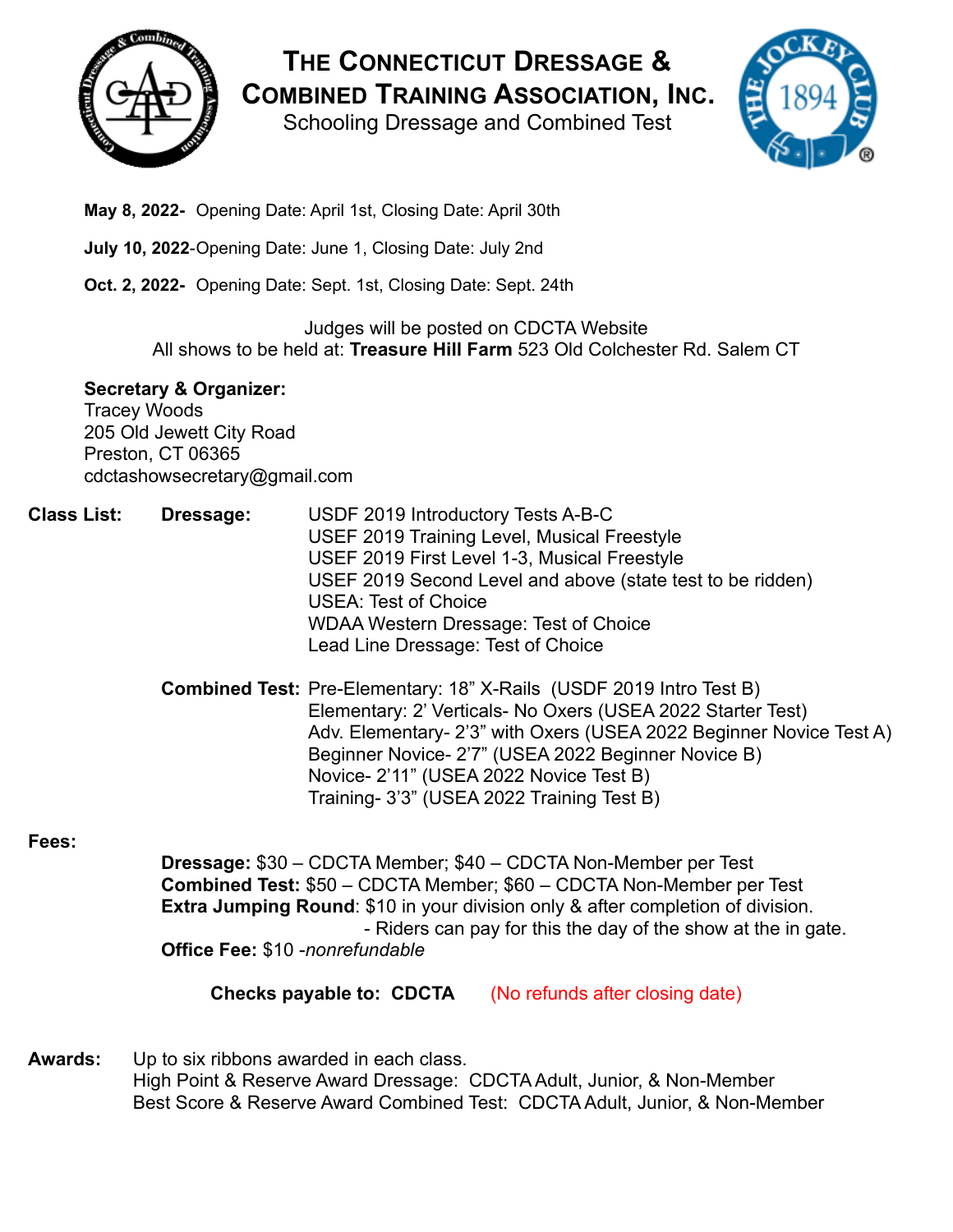## **CDCTA Schooling Dressage and Combined Training Show**

### **Rules & Information**

#### **Rules: Current negative Coggins and Rabies vaccination certificates are mandatory and must accompany entry. Current certificates will be kept on file for the year.**

- The show will be run in accordance with USEF/USDF/USEA rules.
- Medical arm/wristbands are **required** for jumping classes.
- All competitors must wear helmets that are ASTM/SEI certified.
- Classes may be combined, split, or canceled at the discretion of management.
- Bitless Bridle optional: **Must ride hors concours or HC** (not eligible for yearend awards)
- Please treat the grounds as you would your own property. Place all trash in designated containers.
- No alcohol or family pets.
- All current dressage tests can be found on the CDCTA Website under "Resources"
- Walk-Trot Lead-Line- Open to riders 8 & under who have never competed in any riding class other than Lead Line. May show Traditional or Western Dressage. Riders are required to direct their own mounts. Handler's interference will be penalized. No covered stirrups allowed. A halter under or over the bridle is mandatory. Handler must be 14 years or older and dressed in neat, appropriate attire. Diagonals will not count. Side walkers are allowed without penalty for exhibitors 3 years or under. Grab straps are permitted, but usage is subject to penalty at the discretion of the judge.
- **• Day End High Point Awards**: To be awarded to the highest (Champion) and second highest (Reserve) Dressage Score or Best Combined Training Score by a *Horse & Rider combination*.
	- **•** Any USDF, USEF, WDAA, or USEA ToC is eligible for the High Point Dressage Award.
	- **•** Best Score Combined Test is awarded to the lowest score (dressage and jumping penalties combined).
- **Times:** Times will be posted a minimum of 2 days prior to the show on the CDCTA Website ([www.cdctaonline.com\)](http://www.cdctaonline.com)

### **Photographer on site**